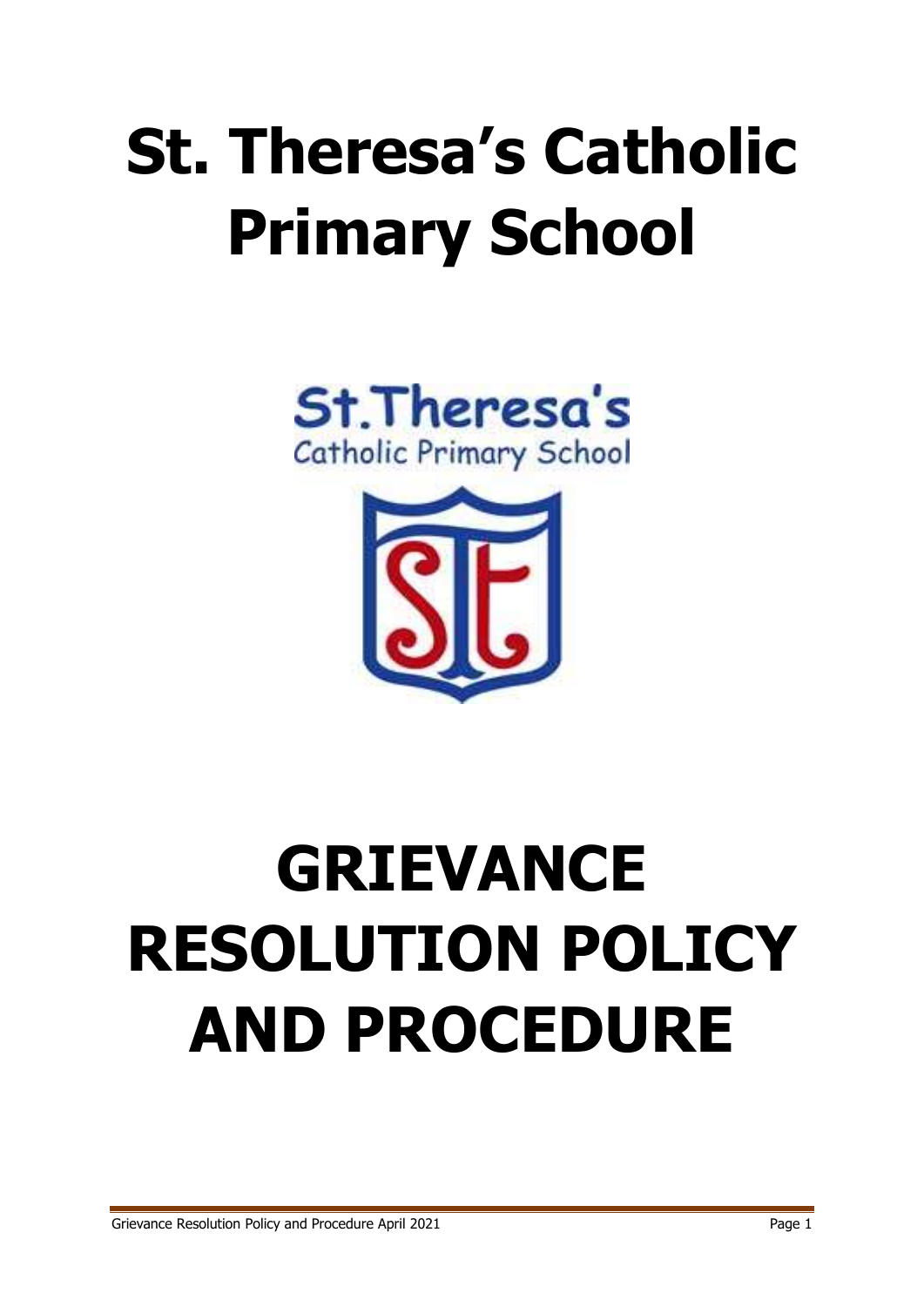"We learn together, we play together, we pray together, we grow together in the love of God"



## Validation Grid

| <b>Title</b>                                      | Grievance Policy                                            |
|---------------------------------------------------|-------------------------------------------------------------|
| <b>Author</b>                                     | Barbara Costa and Catholic Education Service                |
| <b>Associate Author</b>                           | N/A                                                         |
| <b>Committee</b>                                  | Wellbeing                                                   |
| <b>Target Audience</b>                            | All Staff                                                   |
| <b>Stakeholders</b><br><b>Consulted</b>           | All Staff                                                   |
| <b>Curriculum / Non</b><br><b>Curricular</b>      | Non Curricular                                              |
| <b>Associated Policies /</b><br><b>Documents</b>  | Capability, Staff Absence, Sickness Policy and<br>Procedure |
| <b>New Policy or Review</b><br>of Existing Policy | <b>New</b>                                                  |
| <b>Date of Submission</b>                         | April 2021                                                  |
| <b>Date for Review</b>                            | <b>April 2023</b>                                           |
| <b>Review Term</b>                                | 2 years                                                     |
| <b>Statutory</b>                                  | Yes                                                         |

Headteacher Barbara Costa Barbara Costa

Chair of Governors **Seamus McKenna**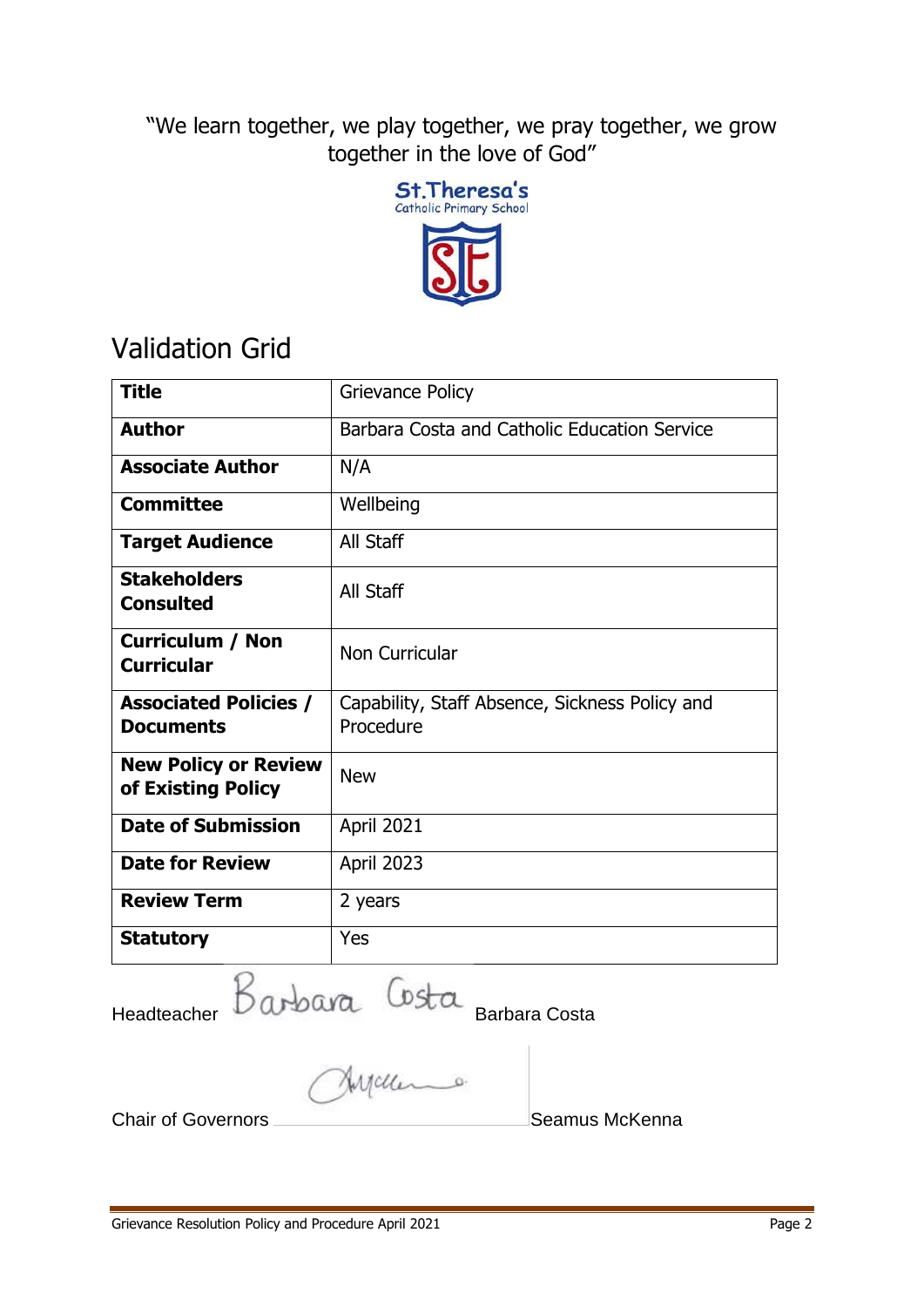#### **Definitions**

In this Grievance Resolution Policy and Procedure document (Grievance Policy / policy), unless the context otherwise requires, the following expressions shall have the following meanings:

'**Chair'** means the Chair of the Governing Body as appointed from time to time.

'**Clerk'** means the Clerk to the Governing Body as appointed from time to time.

'**Companion'** means a willing work colleague not involved in the subject matter of the grievance brought under this Grievance Resolution Policy and Procedure, or a trade union official, an accredited representative of a trade union or other professional association of which the employee is a member, who should be available for the periods of time necessary to meet the timescales under this Grievance Policy and Procedure.

'**Diocesan Schools Commission**' means the education service provided by the diocese in which the school is situated, which may also be known, or referred to, as the Diocesan Education Service.

'**Governing Body**' means the governing body of the School as constituted from time to time.

'**Governors**' means the governors appointed and elected to the Governing Body of the School, from time to time.

'**Headteacher**' means the most senior teacher in the School who is responsible for its management and administration.

'**Resolution Manager**' or '**Manager**' means a Stage 1 Resolution Manager and / or a Stage 2 Resolution Manager, as the context so requires, appointed in accordance with Paragraph 3 to conduct the formal procedure set out at Paragraph 5.

'**School**' means the school or college named at the beginning of this Grievance Policy and Procedure (St. Theresa's Catholic Primary School) and includes all sites upon which the school undertaking is, from time to time, being carried out.

'**Vice-Chair**' means the Vice-Chair of the Governing Body elected from time to time.

'**Working day'** means any day on which you would ordinarily work if you were a fulltime employee. In other words, 'Working Day' will apply differently to teaching and non-teaching staff. However, part-time and full-time staff will not be treated differently for the purposes of implementing this Grievance Resolution Policy and Procedure.

#### **1. Scope of Policy and Procedure**

1.1 This Grievance Policy is available to you insofar as any grievance relates to your work within St. Theresa's Catholic Primary School (St. Theresa's / we / School) and you are an employee or worker at the School (hereinafter referred to as an "employee" or "you").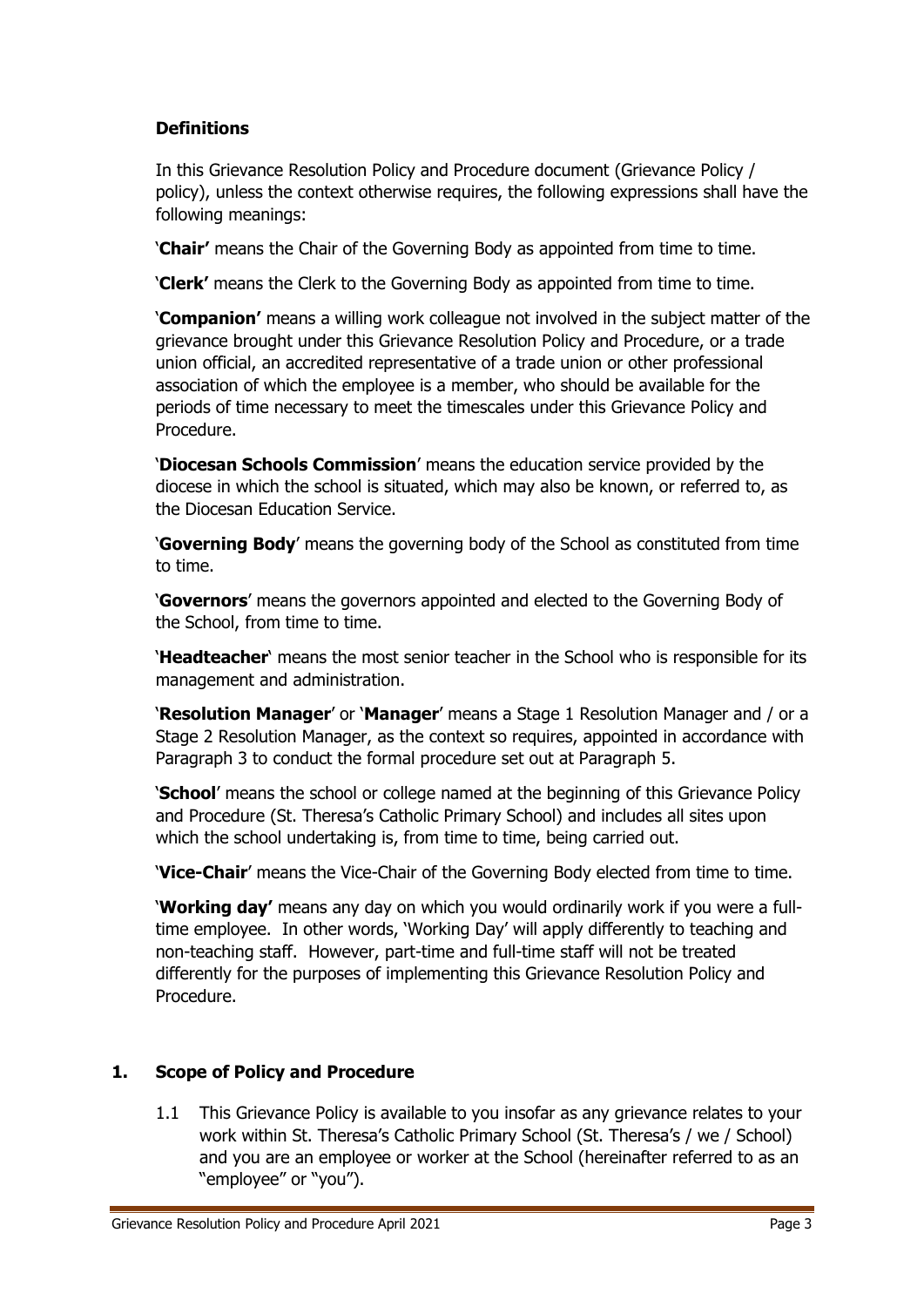- 1.2 The School is committed to ensuring respect, objectivity, belief in the individual, consistency of treatment and fairness in the operation of this policy. This commitment extends to promoting equality of opportunity and eliminating unlawful discrimination throughout the school community.
- 1.3 This Grievance Resolution Policy and Procedure offers opportunities to ensure justice for teachers, support staff and pupils alike and has the potential for the expression of Christian qualities such as honesty, self-knowledge, respect for others and their gifts, recognition of the needs and achievements of others, challenge of self and others, personal growth and openness.
- 1.4 This procedure **can** be used to:
	- a. Bring about a resolution to your work-related grievance unless the situation is listed below as falling into a separate procedure;
	- b. To raise a grievance in relation to (but not limited to) terms and conditions of employment, health and safety, work relations, bullying and harassment, new working practices, working environment, organisational change and discrimination.
- 1.5 This procedure **cannot** be used to:
	- a. Complain about the use of any other procedure or process (e.g. disciplinary, capability, restructuring etc) in relation to you whilst that procedure is being followed unless your complaint relates to the fair implementation of such procedure or process;
	- b. Appeal against any formal or informal disciplinary sanction;
	- c. Appeal against any decision to terminate your employment whether on grounds of ill-health, incapacity, redundancy, misconduct, poor performance or other grounds;
	- d. Appeal against selection for redundancy;
	- e. Complain about, or appeal against, any decision relating to pay or grading. Such matters are covered by the School's Pay Policy;
	- f. Complain about or appeal against any decision relating to your pension. Separate Dispute Resolution Procedures have been set up by the Teachers' Pension Scheme and the local fund of the Local Government Pension Scheme;
	- g. Complain about any matter that forms a collective grievance where the appropriate mechanism is for representations to be made by the appropriate trade union representatives;
	- h. Complain about any matter which is properly the subject of a statutory consultation process unless your complaint relates to the fair implementation of such statutory consultation process;
	- i. Complain about matters which have been, or should have been, brought under a separate policy or procedure operated by the School, such as the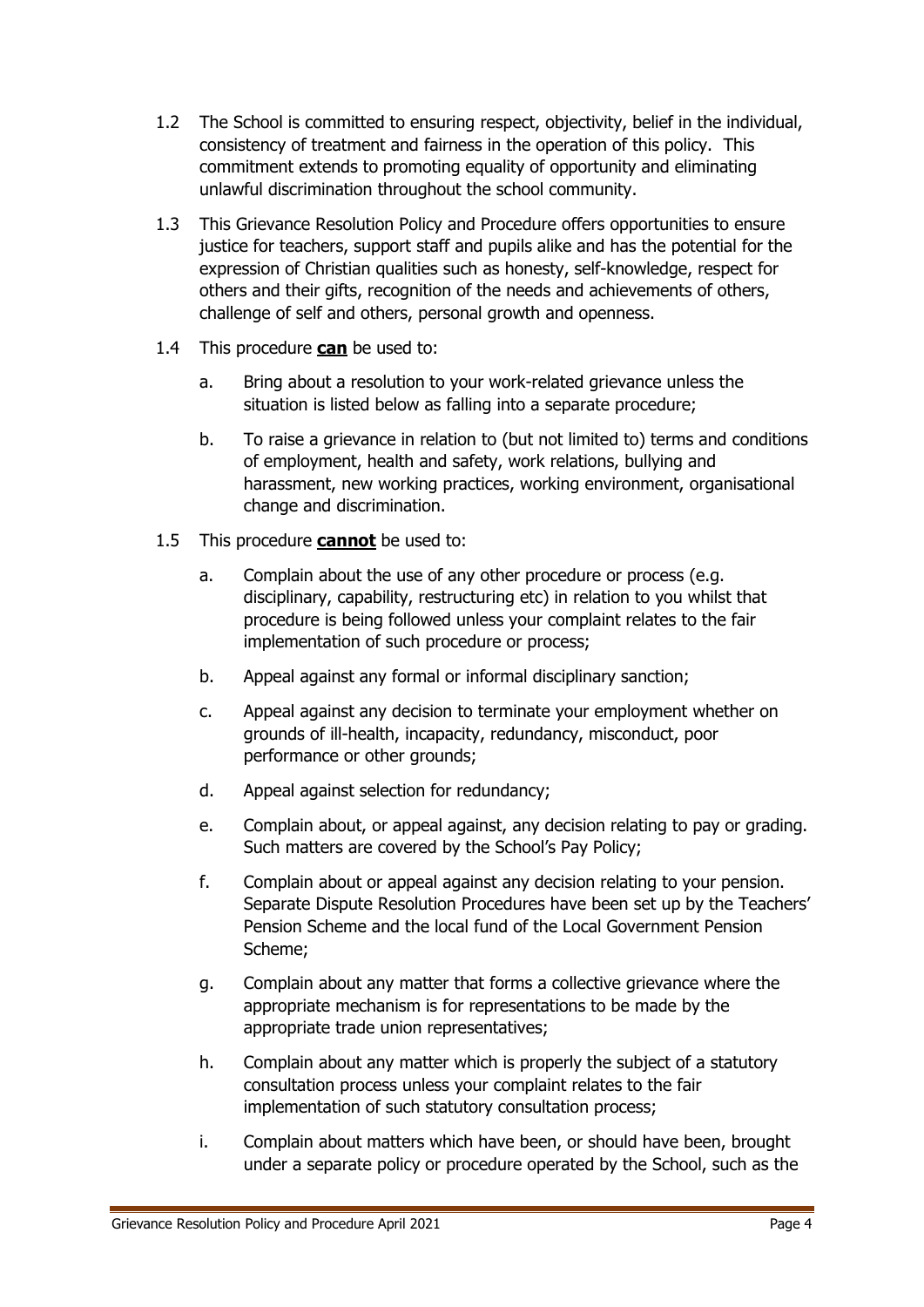School's Complaints Policy and Procedure or Public Interest Disclosure / Whistleblowing Policy and Procedure;

- j. Complain about matters which are more than three months old where the grievance has already been dealt with or is no longer relevant or live (though this shall not prevent you referring to matters more than three months old in relation to a grievance which is otherwise live); or
- k. Raise a safeguarding concern in relation to (a) child(ren) as any concern should be reported immediately to the Designated Safeguarding Lead or to the Local Authority Designated Officer or appropriate authority as specified in the School's Safeguarding Policy.
- 1.6 An employee is entitled to have access by arrangement to their personal file and to request the deletion of time-expired records in line with the provisions of the General Data Protection Regulation (GDPR) and the Data Protection Act 2018.
- 1.7 The Governors delegate their authority in the manner set out in this policy.
- 1.8 The primary purpose of this procedure is to resolve current grievances.
- 1.9 The primary purpose is not to make findings of fact on historical matters (though this may be required in resolving some grievances).
- 1.10 The School's focus is on the remedial steps required to resolve a grievance.
- 1.11 The School does not speak of grievances being "against" any particular person but rather of grievances "relating" to a particular person.
- 1.12 The School shall seek to resolve any grievance raised by an employee during their notice period and / or garden leave period, using this policy.
- 1.13 There may be occasions where this procedure needs to be modified to comply with the requirements of the School's Child Protection and Safeguarding Policies, for example, by allowing the Local Authority Designated Officer to offer advice to the Governing Body at appropriate stages, or where an employee has a disability which means that reasonable adjustments need to be made to this procedure. Where the School's Child Protection and Safeguarding Policies are invoked, this Grievance Policy and Procedure may be suspended until such time as the Governing Body determines, in its sole discretion, that it is appropriate to resume it. All modifications will be discussed with the employee.
- 1.14 Subject to Paragraphs 1.5(a) and (b), there may be occasions when an employee brings a grievance pursuant to this Grievance Resolution Policy and Procedure in connection with actions taken under the School's Disciplinary Policy and Procedure. This shall not lead to any automatic delay or pause in the conduct of any matters under the School's Disciplinary Policy and Procedure. In such circumstances, the employee and the Headteacher, or in the case where the disciplinary matter relates to the Headteacher, the Chair, will meet to discuss whether or not the School's Disciplinary Policy and Procedure should be suspended whilst the grievance is dealt with. The final decision as to whether or not to suspend the Disciplinary Policy and Procedure in such circumstances will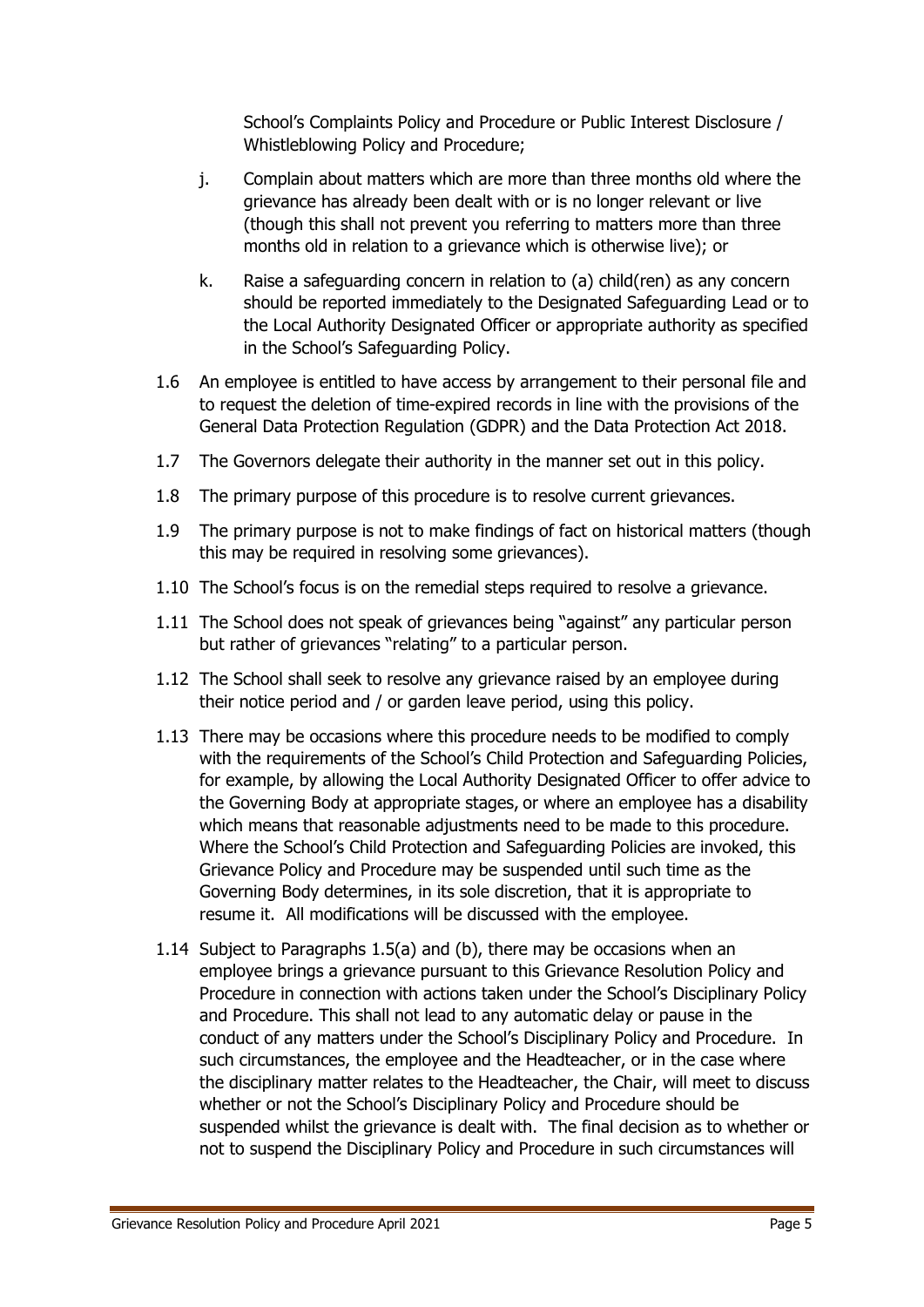be taken by the Headteacher or the Chair (as appropriate) and their decision shall be final.

#### **2. Informal Resolution**

- 2.1 The Governing Body encourages employees to resolve grievances informally and without recourse to the formal grievance procedure wherever possible.
- 2.2 Before raising a formal grievance under this procedure, you should try to resolve the matter informally either through your line manager or, where possible, with the other party.
- 2.3 Where there is scope to reach a resolution informally, various strategies will be discussed with you and you may wish to suggest possible strategies that may assist in reaching informal resolution.
- 2.4 Examples of informal action might include engaging in informal discussions with you; introducing team building sessions; offering team training; mediation sessions or other appropriate options depending on the specific circumstances of the grievance. Where a grievance is raised informally, in order to reach a resolution you will need to be able to explain what outcome you are seeking.
- 2.5 If an employee does not feel that there is a reasonable prospect of resolving their grievance informally and / or if attempts to do so have been unsuccessful, they may invoke the formal grievance resolution procedure (as per Section 5 below).

#### **3. Resolution Managers**

The Resolution Manager should, where possible, be someone not personally involved in the matter which is the subject of the grievance and will be appointed in accordance with the table below depending on the subject matter of the grievance:

| <b>Your grievance</b><br>relates to                                  | Stage 1<br><b>Resolution Manager</b>                                                                                                                                   | <b>Stage 2</b><br><b>Resolution Manager</b>                                                                         |
|----------------------------------------------------------------------|------------------------------------------------------------------------------------------------------------------------------------------------------------------------|---------------------------------------------------------------------------------------------------------------------|
| Pupils, parents / carers<br>or staff (other than the<br>Headteacher) | The Headteacher                                                                                                                                                        | Chair or another non-staff<br>Governor nominated by the<br>Chair                                                    |
| The Headteacher                                                      | The Chair                                                                                                                                                              | Governors' Appeal Panel<br>appointed by the Vice-Chair                                                              |
| A Governor or<br>Governors (other than<br>the Chair)                 | The Chair                                                                                                                                                              | Governors' Appeal Panel<br>appointed by the Vice-Chair<br>(or the Clerk if the matter<br>relates to the Vice-Chair) |
| The Chair (or a group<br>of Governors including<br>the Chair)        | The Vice Chair or<br>another non-staff<br>Governor (other than<br>the Chair) nominated by<br>the Clerk (in<br>consultation with the<br>Diocesan Schools<br>Commission) | Governors' Appeal Panel<br>appointed by the Vice-Chair<br>(or the Clerk if the matter<br>relates to the Vice-Chair) |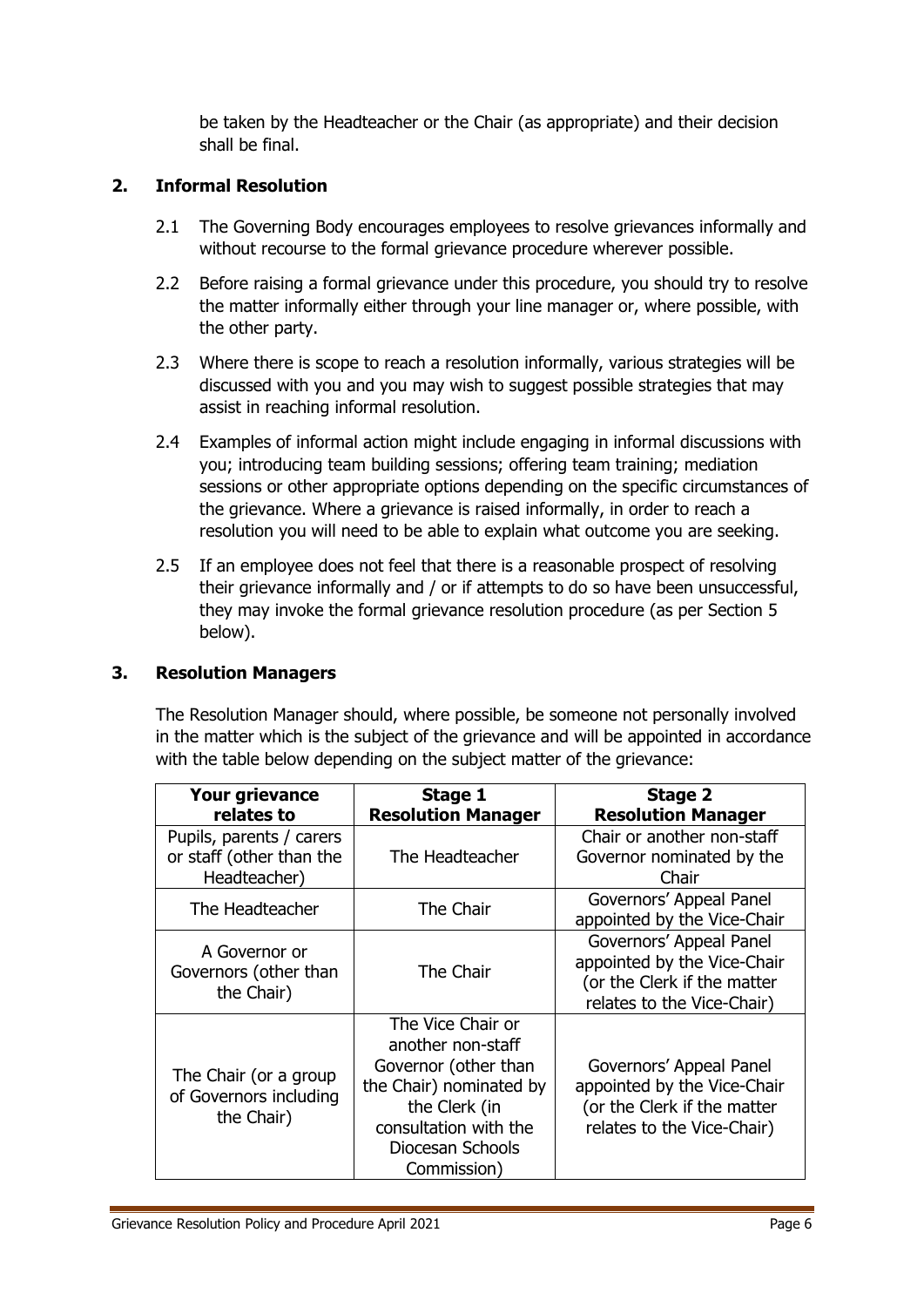| The whole body of | A representative of the | A panel appointed by the    |
|-------------------|-------------------------|-----------------------------|
| Governors         | Diocesan Commission     | Diocesan Schools Commission |

#### **4. Powers of Resolution Managers**

- 4.1 As part of the resolution of a grievance raised under the formal procedure at Section 5 below, a Resolution Manager will carry out an investigation into the allegations made by the employee in their Form GRP1 (Appendix 1) and / or GRP2 (Appendix 2) or as a result of anything discussed at a Stage 1 Resolution Meeting or a Stage 2 Resolution Meeting.
- 4.2 As part of the resolution of a grievance raised under the formal procedure at Section 5 below, a Resolution Manager may, where he / she reasonably believes that such action will result in a partial or full resolution of the grievance:
	- a. Request that an independent investigation be carried out into the allegations made by the employee in their Form GRP1 and/or GRP2 (as described in Paragraph 5 below) or as a result of anything discussed at a Stage 1 Resolution Meeting or a Stage 2 Resolution Meeting. The Clerk will appoint the independent investigator within 5 Working Days of a request by the Resolution Manager to do so;
	- b. Make a recommendation that the employee who has raised the grievance attend independent mediation with any other party who is the subject of the grievance.
	- c. Recommend any other reasonable course of action. Nothing in this Paragraph 4 shall prejudice the School's general right to deal with grievances with the assistance specified in Section 11.

#### **5. Formal Grievance Resolution Procedure**

#### **5.1 Stage 1**

- 5.1.1 If you have not been able to resolve a problem through informal discussions in accordance with Paragraph 2, you must complete a Form GRP1 (Appendix 1 to this Policy and Procedure and available on the School Intranet or other relevant place as notified to you by the School) and submit it to the Clerk. The Clerk will acknowledge receipt of your Form GRP1 within 3 Working Days of receipt by the Clerk.
- 5.1.2 The Clerk will formally appoint a Stage 1 Resolution Manager following the guidance in Section 3 above.
- 5.1.3 The Stage 1 Resolution Manager will arrange to meet with you as soon as possible to discuss your grievance. This meeting is a Stage 1 Resolution Meeting and will normally be held within 10 Working Days of the Stage 1 Resolution Manager receiving your completed Form GRP1 from the Clerk. You will be informed of the date of the Stage 1 Resolution Meeting in writing. At the Stage 1 Resolution Meeting, the Stage 1 Resolution Manager will ask you to explain the nature of your grievance and will invite you to suggest how it might be resolved. The Stage 1 Resolution Manager will then discuss the matter with you with a view to understanding how your grievance might be resolved. Stage 1 Resolution Meetings may be adjourned if the Stage 1 Resolution Manager, in their sole discretion, determines that further investigations are required in order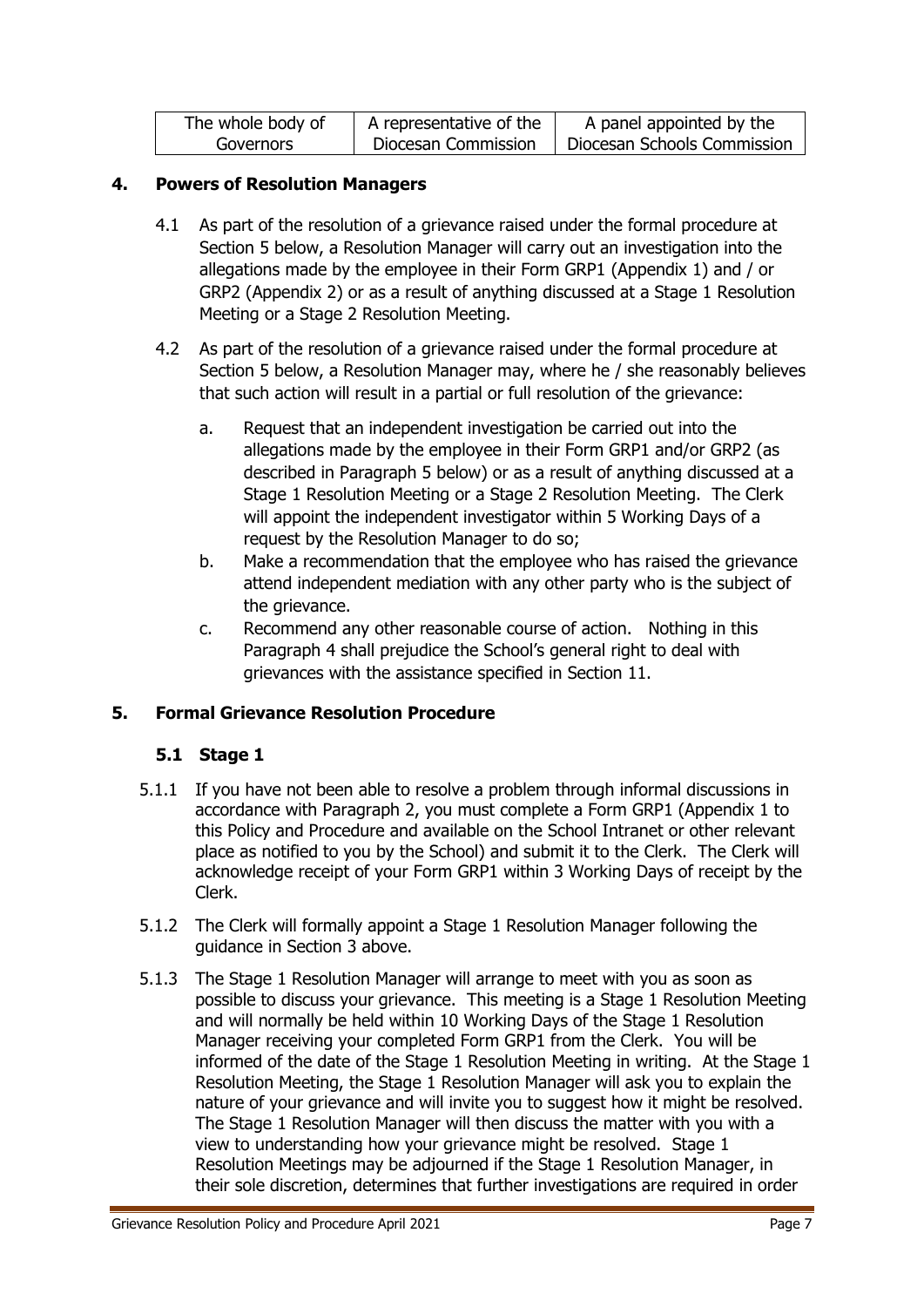to resolve the grievance. If a Stage 1 Resolution Meeting is adjourned the reconvened meeting will be arranged once the further investigation is complete and you will be provided with at least 5 Working Days' notice in writing of the date of the reconvened meeting.

- 5.1.4 The Stage 1 Resolution Manager will aim to confirm the outcome of the Stage 1 Resolution Meeting in writing to you within 5 Working Days of the date of the Stage 1 Resolution Meeting or any reconvened Stage 1 Resolution meeting ("the Stage 1 Resolution Letter"). The outcome of your grievance will be set out in the Stage 1 Resolution Letter as follows:
	- a. your grievance is upheld and you will be told what action will be taken; or
	- b. your grievance is partially upheld and you will be told what action will be taken; or
	- c. your grievance is not upheld.
- 5.1.5 You will be provided with a copy of the notes from the Stage 1 Resolution Meeting with the Stage 1 Resolution Letter.

#### 5.2 **Stage 2 (Appeal)**

- 5.2.1 In the event that you are not satisfied with the outcome of the Stage 1 Resolution Meeting as set out in the Stage 1 Resolution Letter, you can appeal by sending a completed Form GRP2 (Appendix 2 to this Policy and Procedure and available on the School Intranet or other relevant place as notified to you by the School) to the Clerk within 5 Working Days of the date of the Stage 1 Resolution Letter. The Clerk will acknowledge receipt of your Form GRP2 within 3 Working Days of receipt by the Clerk.
- 5.2.2 The Clerk will formally appoint a Stage 2 Resolution Manager (who will not be the Stage 1 Resolution Manager) following the guidance in Section 3 above.
- 5.2.3 The Stage 2 Resolution Manager will arrange to meet with you as soon as possible to discuss your appeal. This meeting is a Stage 2 Resolution Meeting and it will normally be held within 10 working days of receiving your completed Form GRP2 from the Clerk. You will be informed of the date of the Stage 2 Resolution Meeting in writing.
- 5.2.4 The Stage 2 Resolution Manager will confirm the outcome of the Stage 2 Resolution Meeting in writing to you within 5 working days of the date of the Stage 2 Resolution Meeting ("the Stage 2 Resolution Letter"). The decision of the Stage 2 Resolution Manager is final and there will be no further right of appeal. The outcome of your appeal will be set out in the Stage 2 Resolution Letter as follows:
	- (a) your appeal is upheld and you will be told what action is being taken; or
	- (b) your appeal is not upheld.
- 5.2.5You will be provided with a copy of the notes from the Stage 2 Resolution Meeting with the Stage 2 Resolution Letter.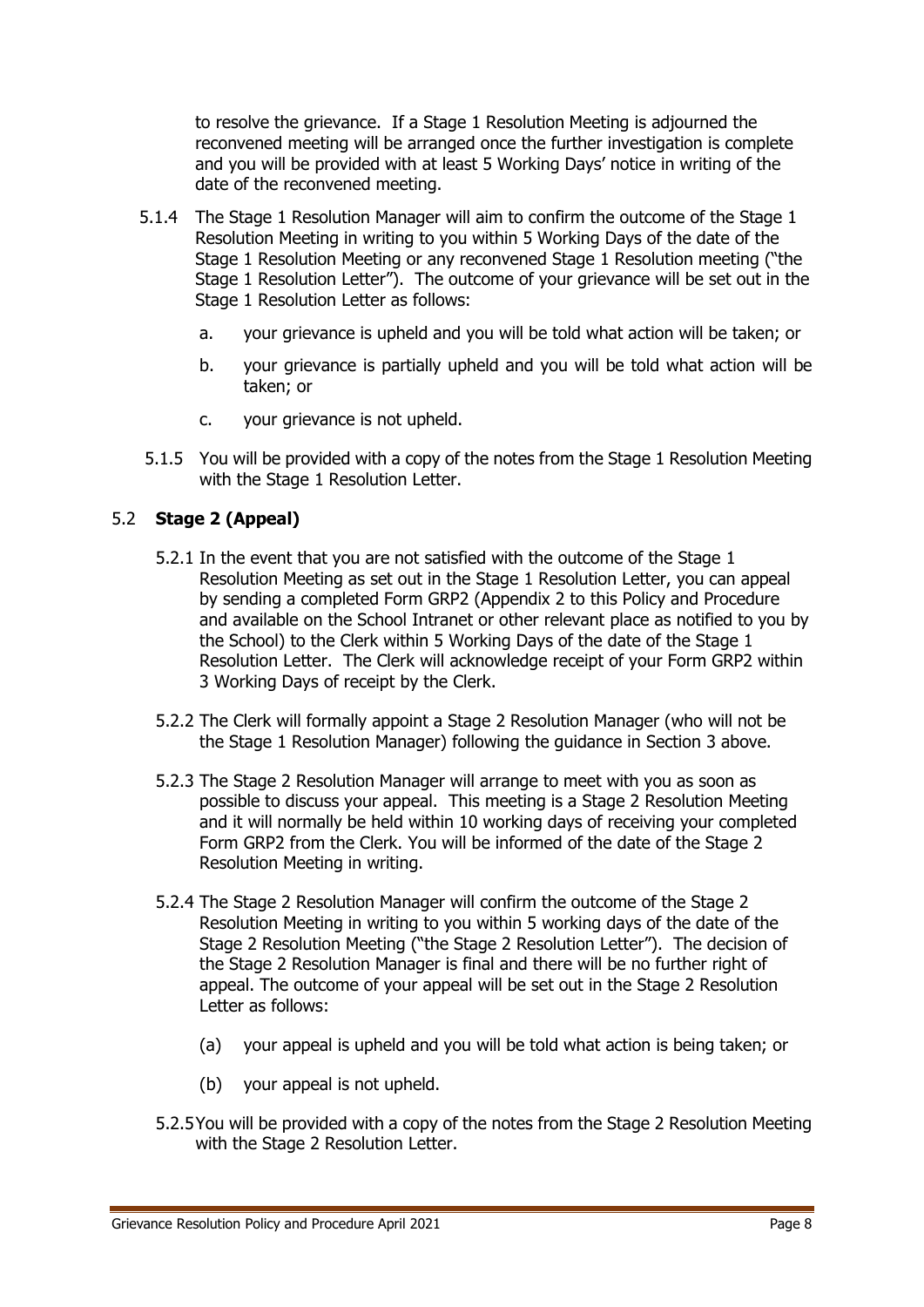#### **6. Governors' Appeal Panel**

- 6.1 The Governors' Appeal Panel shall comprise three non-staff Governors not previously involved in the matter and shall not comprise the Chair or Vice-Chair unless there are insufficient numbers of non-staff Governors not previously involved in the matter, in which case the Chair and / or Vice-Chair may be appointed to a Governors' Appeal Panel but only where they have not previously been involved in the matter.
- 6.2 In the exceptional event that there are insufficient numbers of Governors available to participate in the Governors' Appeal Panel, the Governing Body may appoint associate members solely to participate in the Governors' Appeal Panel on the recommendation of the Diocesan Schools Commission.

#### **7. Companion**

- 7.1 You may be accompanied at any meetings held pursuant to this policy by a Companion (including any informal resolution meetings and mediation meetings).
- 7.2 You must let the relevant Resolution Manager know who your Companion will be at least one working day before the relevant Resolution Meeting.
- 7.3 If you have any particular reasonable need, for example, because you have a disability, you may also be accompanied by a suitable helper.
- 7.4 Your Companion can address the Resolution Meeting in order to:
	- a. put your case;
	- b. sum up your case;
	- c. respond on your behalf to any view expressed at the Resolution Meeting; and
	- d. Ask questions on your behalf.
- 7.5 Your Companion can also confer with you during the meeting.
- 7.6 Your Companion has no right to:
	- a. answer questions on your behalf;
	- b. address the meeting if you do not wish it; or
	- c. prevent you from explaining your case.
- 7.7 Where you have identified your Companion and they have confirmed in writing to the relevant Resolution Manager that they cannot attend the date or time set for the Resolution Meeting, the Resolution Meeting will be postponed for a period not in excess of five Working Days from the date set by the School to a date and time agreed with your Companion. Should your Companion subsequently be unable to attend the rearranged Resolution Meeting, the Resolution Meeting may be held in their absence or written representations will be accepted.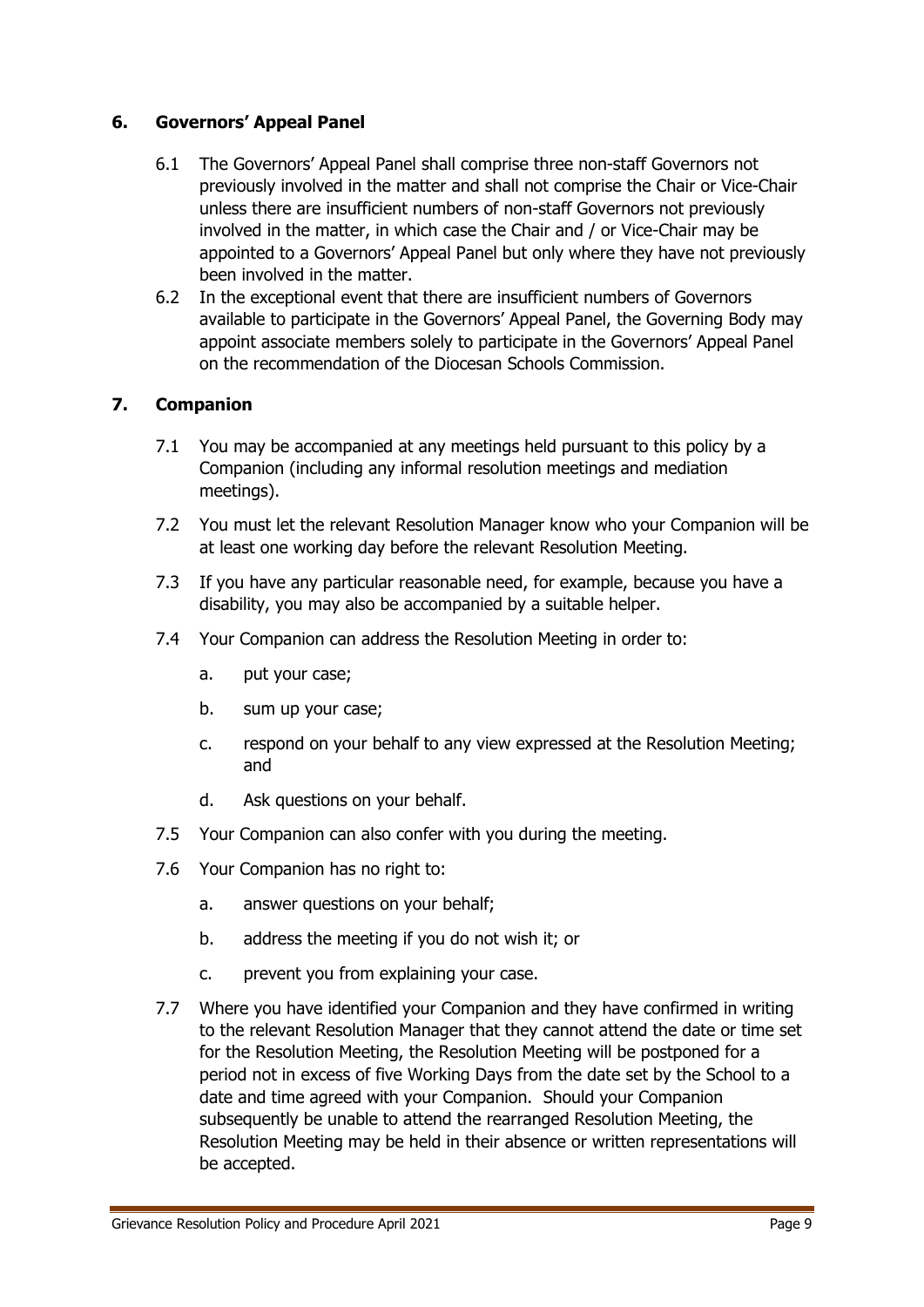#### **8. Confidentiality and Transparency**

- 8.1 Proceedings and records of any grievance will be kept as confidential as possible but you must appreciate that circumstances can mean that grievances cannot always be dealt with on an entirely confidential basis.
- 8.2 A grievance you raise could result in the instigation of disciplinary action in respect of another employee and, to protect the confidentiality of that process, the School may not be able to inform you of the fact of the disciplinary process or of the disciplinary action which has been taken as a result of your grievance, if any.
- 8.3 The parties should not disclose the fact or content of any grievance to any employee or third party without the express consent of the Resolution Manager (except that you are allowed to approach a prospective Companion). Failure to comply with this clause may render you liable to disciplinary action under the School's Disciplinary Policy and Procedure.
- 8.4 At the conclusion of your grievance, and after any related disciplinary or other processes have been completed, a report will be presented to the non-staff Governors at a full meeting of Governors as a confidential item.

#### **9. Timings of Meetings**

- 9.1 The aim is that meetings under this Procedure will be held at mutually convenient times but depending on the circumstances may:
	- a. need to be held when you were timetabled to teach (if that is appropriate to your role);
	- b. exceptionally be held during planning, preparation and administration time if this does not impact on lesson preparation (if this is appropriate to your role);
	- c. exceptionally be held after the end of the School day;
	- d. not be held on days on which you would not ordinarily work;
	- e. be extended by agreement between the parties if the time limits cannot be met for any justifiable reason.
- 9.2 Where an employee is persistently unable or unwilling to attend a meeting without good cause the Resolution Manager will make a decision on the evidence available.

#### **10. Venue for Resolution Meetings**

If your grievance raises sensitive issues, the relevant Resolution Manager may hold the meeting off the School site.

#### **11. Assistance**

11.1 Where a formal grievance relates to a matter concerning the religious character of the School, your completed Form GRP1 and any other relevant information will be sent by the School to the Diocesan Schools Commission who may appoint an adviser to assist the School in responding to your grievance.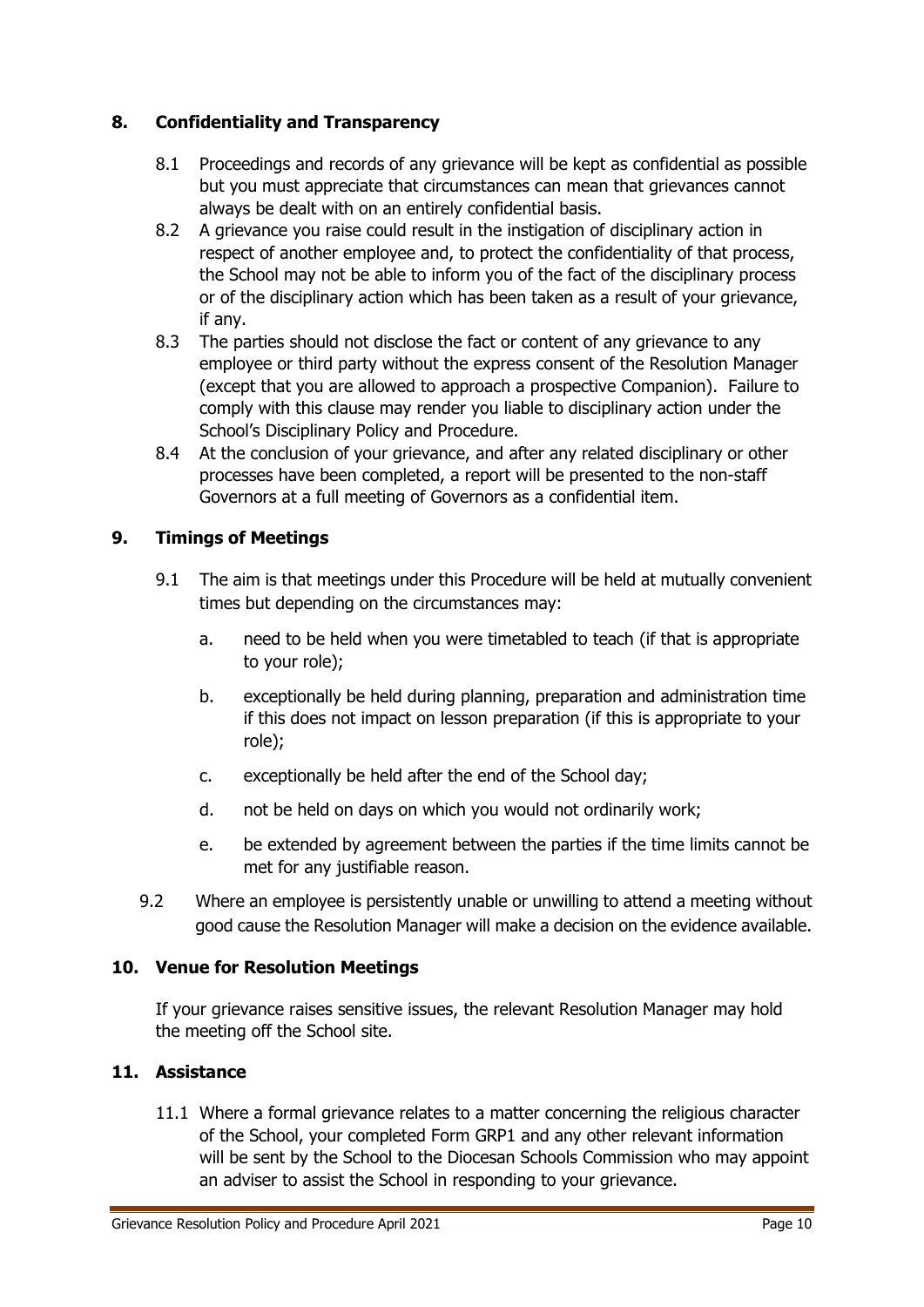11.2 In all cases the School may seek assistance from the Diocesan Schools Commission, and for maintained schools, from the Local Authority.

#### **12. False, Vexatious or Malicious Grievances**

Making a false, vexatious or malicious grievance under this procedure is a serious disciplinary offence which could result in dismissal for gross misconduct. If the Resolution Manager believes the grievance is false, malicious or vexatious a new investigation under the Disciplinary Policy and Procedure will take place. The fact that an allegation has not been substantiated following a formal investigation should not mean that it will be automatically considered false, malicious or vexatious.

#### **13. Public Interest Disclosure / Whistleblowing**

You should be aware that a grievance may, in certain cases, amount to a protected disclosure under the Employment Rights Act (please see the School's Public Interest Disclosure Policy and Procedure for further details). You will not be allowed to raise the same matter under both this policy and the School's Public Interest Disclosure Policy and Procedure.

#### **14. Protection from Victimisation**

This Grievance Policy and Procedure allows staff to seek to resolve grievances without fear of reprisals, victimisation or disadvantage.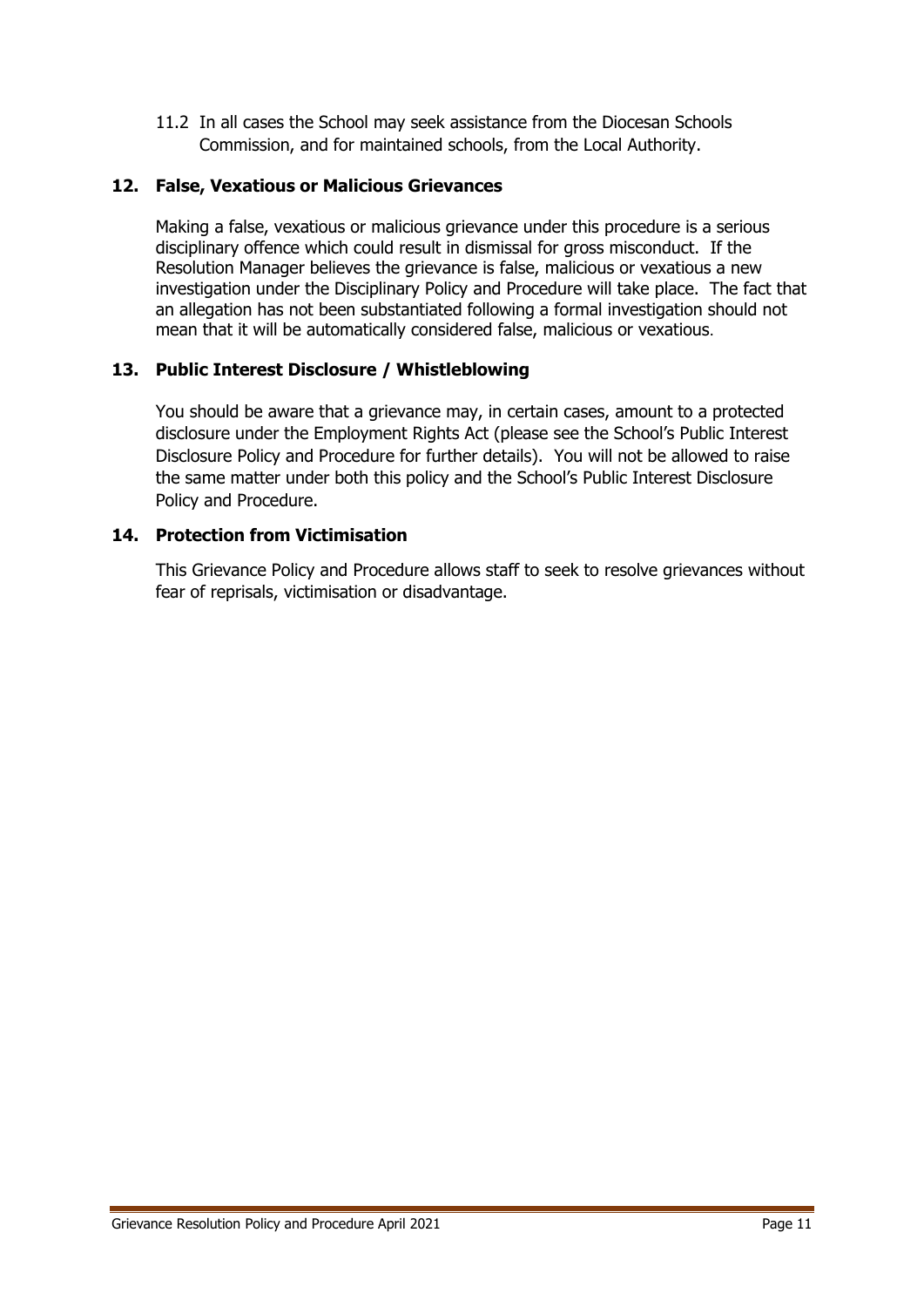### **Appendix 1 – Form GRP1**

#### **NOTIFICATION OF FORMAL GRIEVANCE TO THE CLERK TO GOVERNORS**

| Submitted   Name: |                   |  |
|-------------------|-------------------|--|
| by                | <b>Job Title:</b> |  |

1. I wish to formally complain about the behaviour, conduct or decisions of:

| Parents / Carers                                                     |
|----------------------------------------------------------------------|
| <b>Pupils</b>                                                        |
| Staff (other than the Headteacher)                                   |
| Headteacher                                                          |
| A Governor or Governors (other than the Chair)                       |
| The Chair of Governors (or a group of Governors including the Chair) |
| The Governors as a whole                                             |

2. The details of my complaint are (where possible please identify dates, times and names):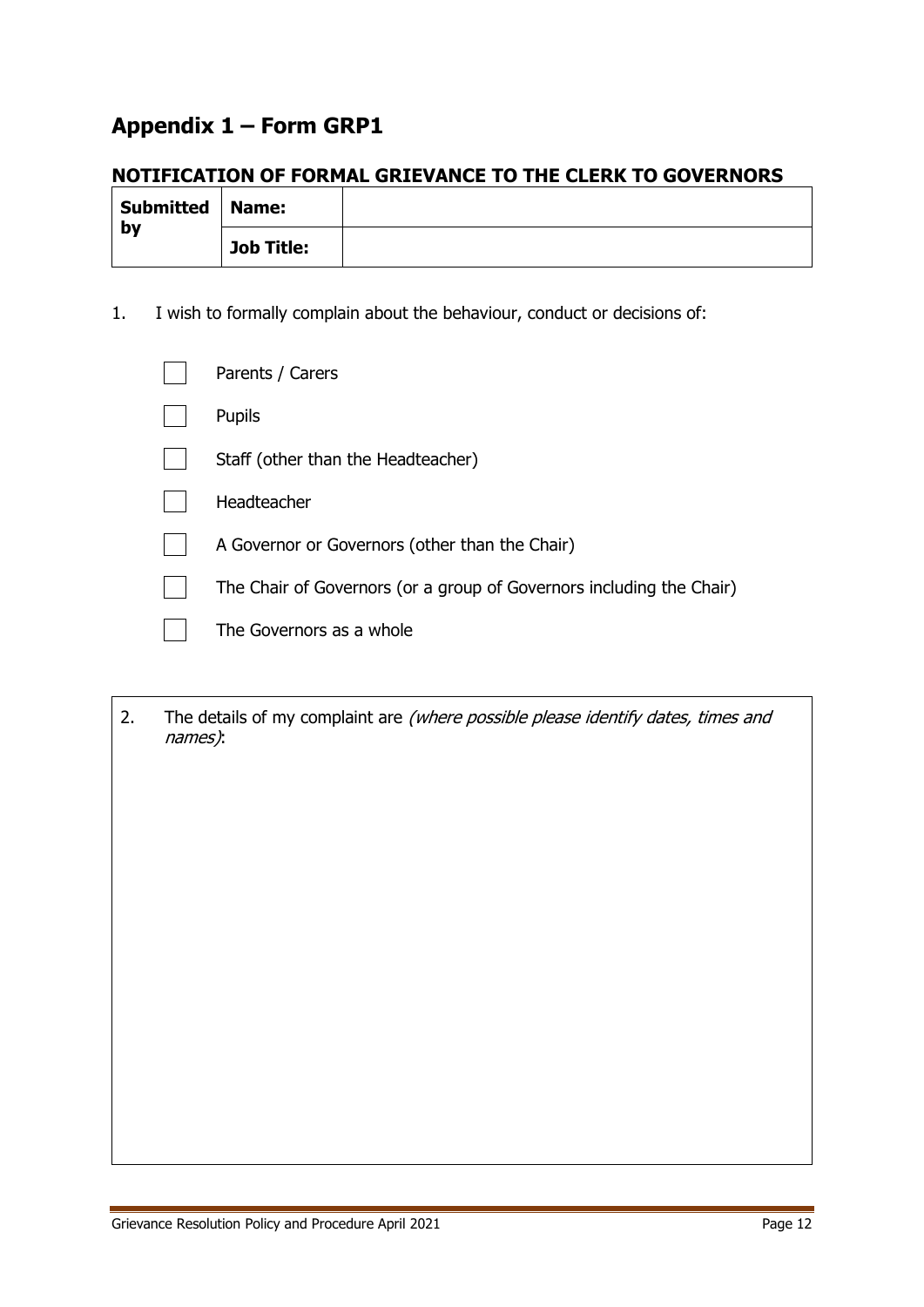3. **EITHER** I have attempted to resolve my grievance informally by (please detail your attempts at informal resolution) **OR** I have not attempted to resolve this matter informally because (delete where appropriate):

4. In considering my grievance, I ask you to consider speaking to the following:

5. In considering my grievance, I ask you to look at the following attached documents:

6. In considering my grievance, I ask you to look for the following documents: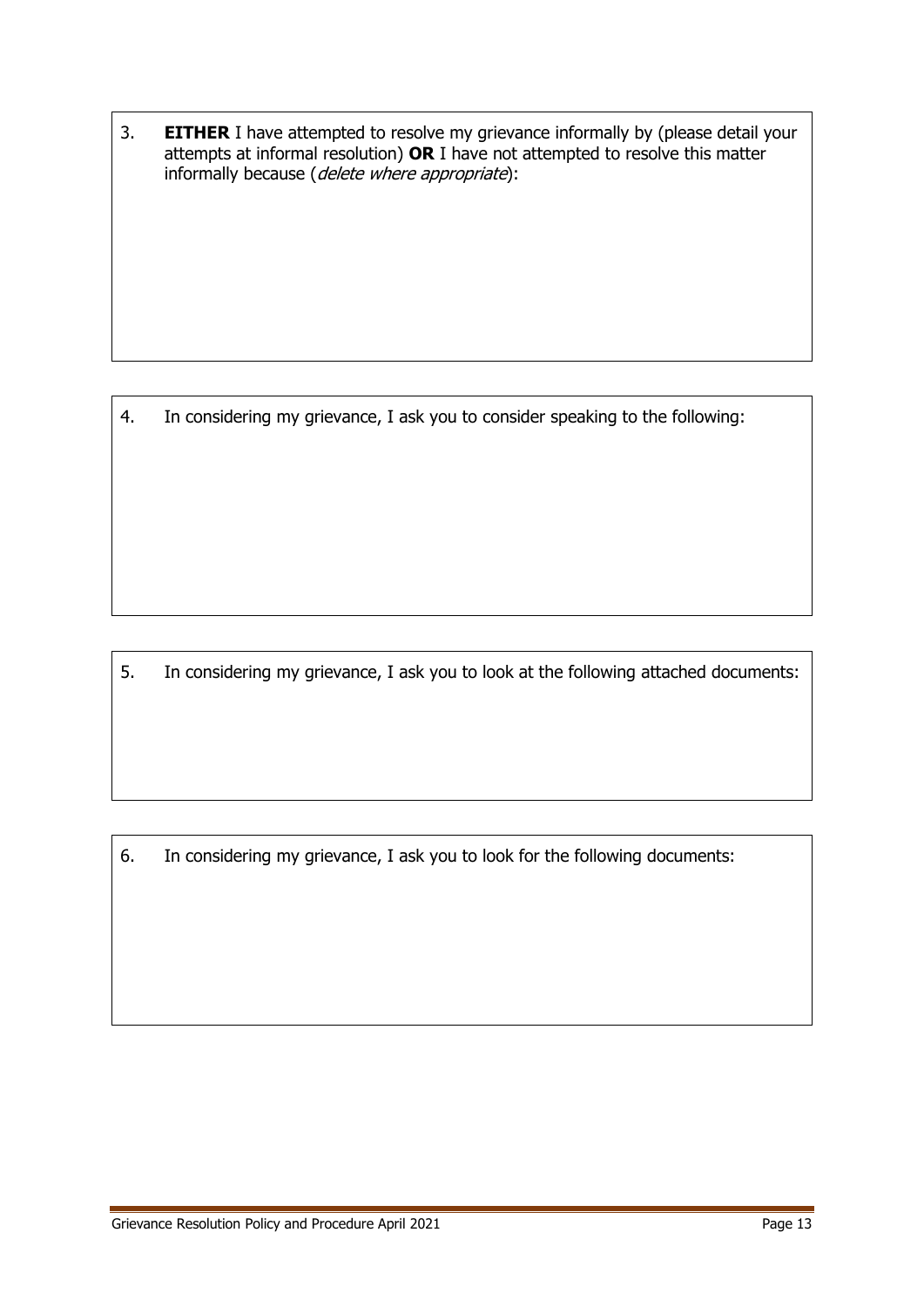7. The outcome I am seeking to resolve this grievance is:

8. During the period in which you investigate my grievance, I would like you to consider taking the following steps (if any):

- 9. My grievance does / does not\* include a complaint that I am subject to discrimination, bullying or harassment.
- 10. My grievance does / does not\* include a complaint that raises a child protection issue.
- 11. I will / will not\* need special help at my Resolution Meeting (if necessary provide relevant information).
- 12. My companion at the Stage 1 Resolution Meeting will be: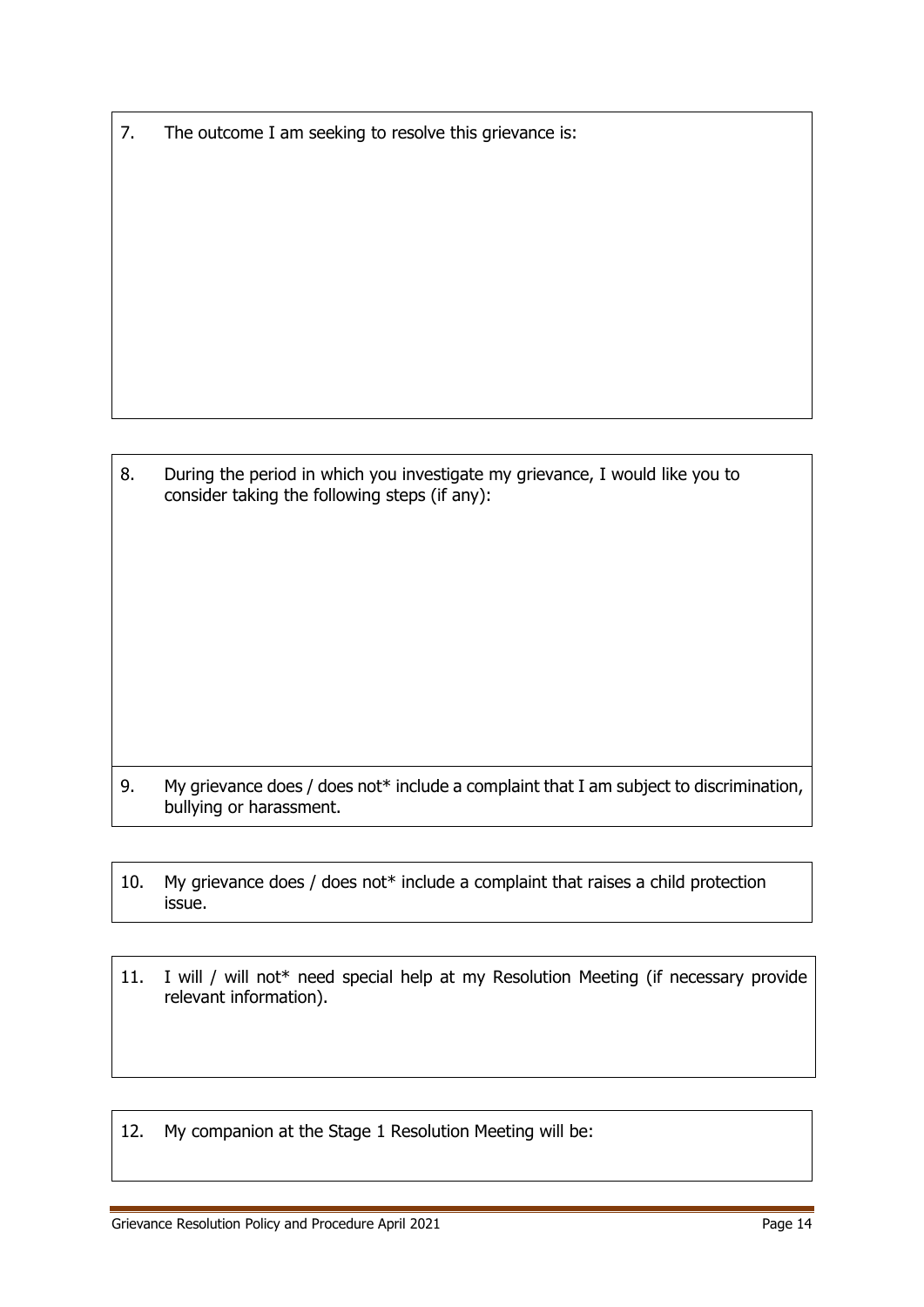|  | 13. My companion cannot attend a Resolution Meeting on the following dates / times: |  |  |  |  |  |  |  |
|--|-------------------------------------------------------------------------------------|--|--|--|--|--|--|--|
|--|-------------------------------------------------------------------------------------|--|--|--|--|--|--|--|

- $\bullet$
- $\bullet$
- $\bullet$

*\* delete as appropriate* 

**I have read the School's Grievance Resolution Policy and Procedure and am aware that false, malicious or vexatious grievances may result in disciplinary action against me for gross misconduct. I am aware that the GRP1 may be forwarded to the Diocesan Schools Commission and to the Designated Person for Child Protection. I am aware that a report on the outcome of this grievance will be submitted to the Governors.**

| Signed:            |  |
|--------------------|--|
| <b>Print name:</b> |  |
| Date:              |  |
|                    |  |

| <b>OFFICE USE ONLY</b>                  |        |
|-----------------------------------------|--------|
| Received by Clerk to Governors on:      |        |
| Stage 1 Resolution Manager:             |        |
| Received by Stage 1 Resolution Manager: |        |
| Resolution Meeting held:                |        |
| Refer to DSC:                           | YES/NO |
| Refer to Designated Person CP:          | YES/NO |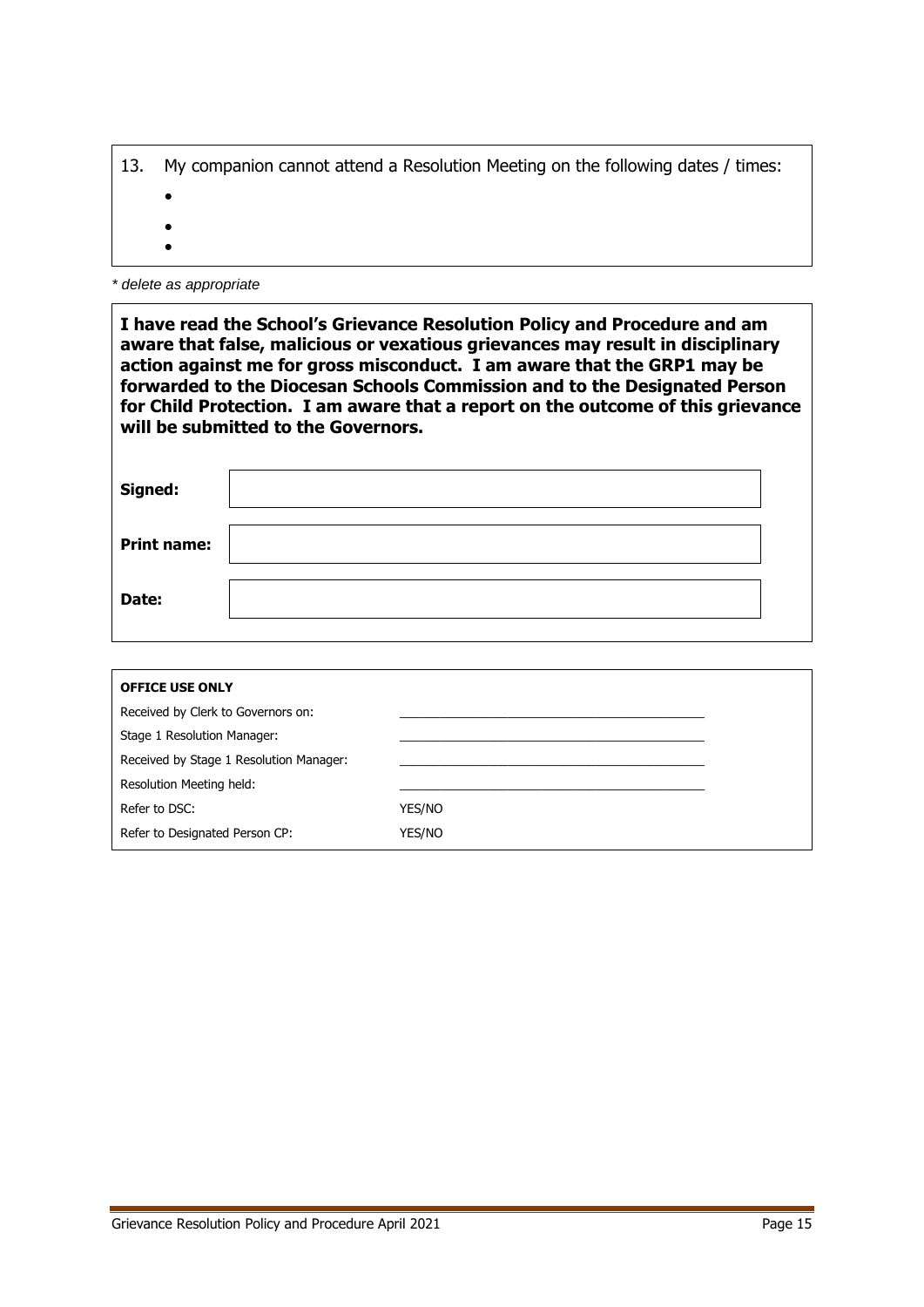### **Appendix 2 – FORM GRP2**

#### **NOTIFICATION OF APPEAL AGAINST GRIEVANCE RESOLUTION**

| <b>Submitted</b><br>by | Name:                              |  |
|------------------------|------------------------------------|--|
|                        | <b>Job Title:</b>                  |  |
|                        | <b>Stage 1 Resolution Manager:</b> |  |

1. I wish to formally appeal against the Stage 1 Resolution Manager's decision. I attach:



A copy of my Form GRP1



The Stage 1 Resolution Letter

2. I disagree with the Stage 1 Resolution Letter because: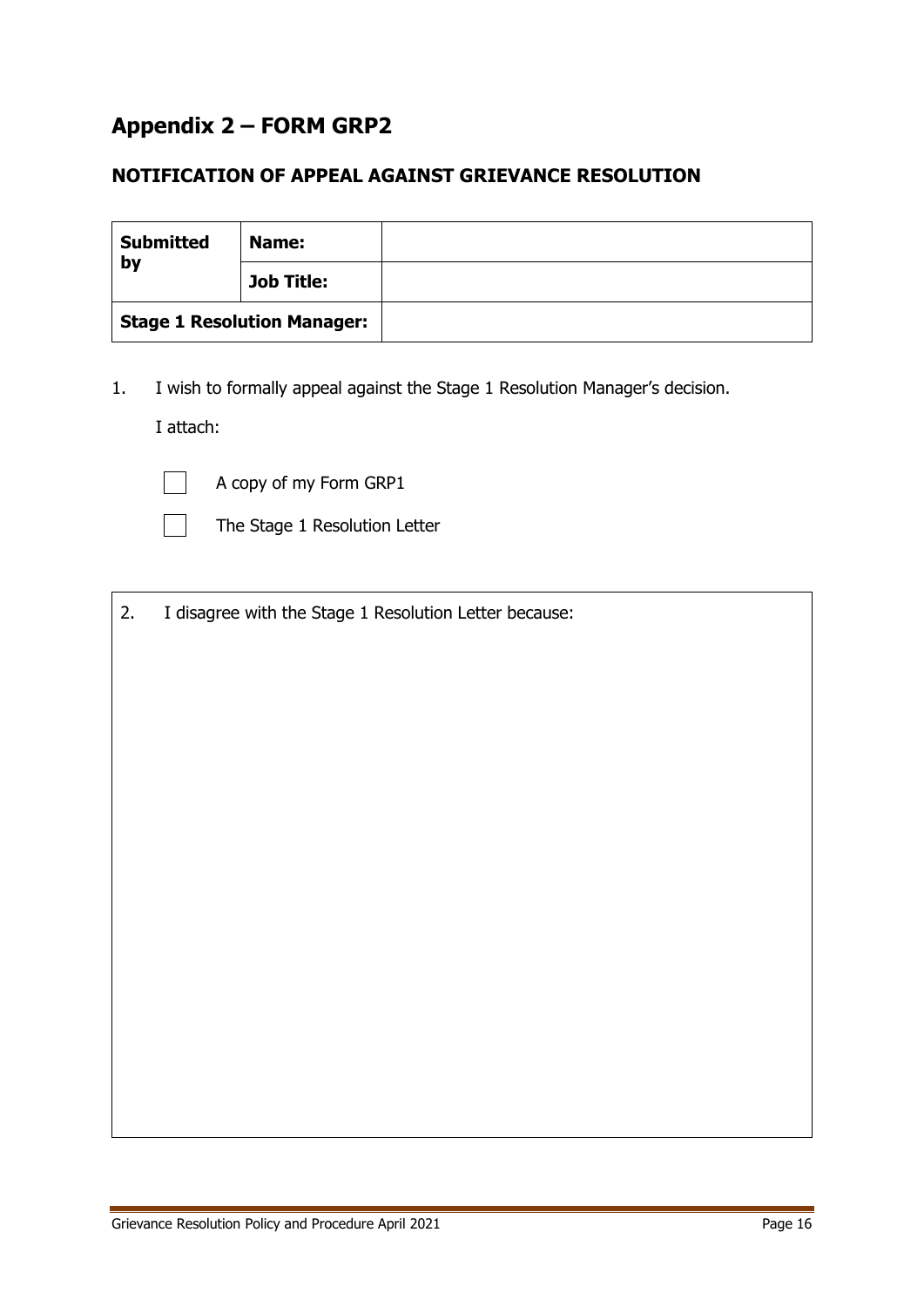3. I want the Stage 2 Resolution Manager to:

4. I will / will not\* need special help at the Stage 2 Resolution Meeting (if necessary provide relevant information).

5. My companion at the Stage 2 Resolution Meeting will be:

6. My companion cannot attend a Resolution Meeting on the following dates / times:  $\bullet$  $\bullet$